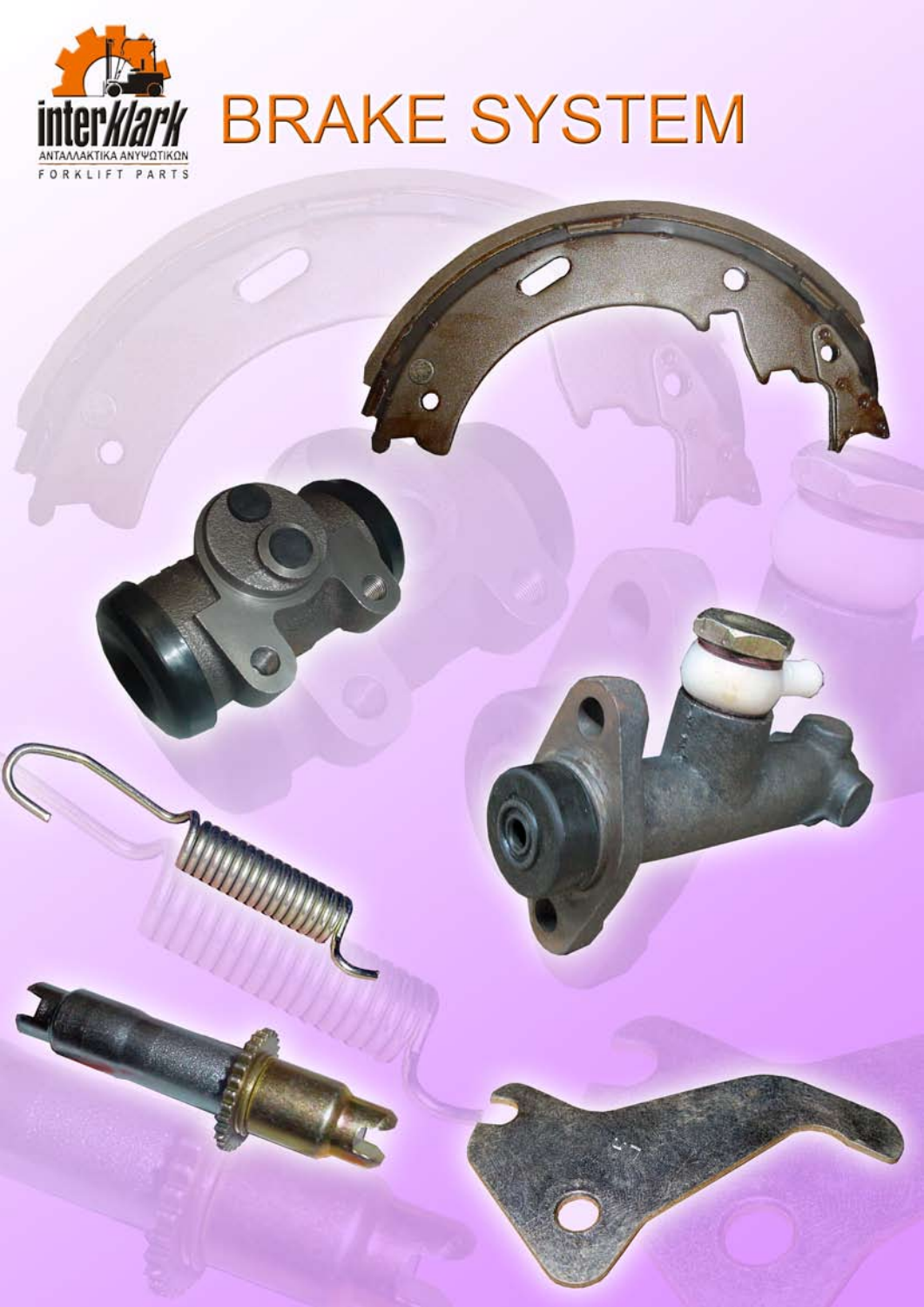

# **Adjusters**



| Original Code:         |             |                                   | Original Code: |                        |       | Original Code:     |                             |       |  |
|------------------------|-------------|-----------------------------------|----------------|------------------------|-------|--------------------|-----------------------------|-------|--|
| Interklark Code: 37357 |             |                                   |                | Interklark Code: 71512 |       |                    | Interklark Code: 37353      |       |  |
| <b>NISSAN</b>          |             |                                   | <b>TOYOTA</b>  |                        |       |                    | KOMATSU, MITSUBISHI, NISSAN |       |  |
|                        |             |                                   |                |                        |       |                    |                             |       |  |
| a                      | $\mathsf b$ | teeth                             | a              | $\sf b$                | teeth | a                  | $\mathsf b$                 | teeth |  |
| 69                     | 24,5        | 24                                | 62,5           | 28,5                   | 18    | 106                | 28                          | 24    |  |
|                        |             |                                   |                |                        |       |                    |                             |       |  |
| Original Code:         |             |                                   | Original Code: |                        |       | Original Code:     |                             |       |  |
| Interklark Code: 37369 |             |                                   |                | Interklark Code: 71917 |       |                    | Interklark Code: 37348      |       |  |
|                        |             | KOMATSU, MITSUBISHI, NISSAN, TCM, | <b>TOYOTA</b>  |                        |       | MITSUBISHI, NISSAN |                             |       |  |
| <b>TOYOTA</b>          |             |                                   |                |                        |       |                    |                             |       |  |
| a                      | b           | teeth                             | a              | b                      | teeth | a                  | $\mathsf b$                 | teeth |  |
| 106,5                  | 28          | 24                                | 64             | 28,5                   | 18    | 51,5               | 28,5                        | 30    |  |
|                        |             |                                   |                |                        |       |                    |                             |       |  |
| Original Code:         |             |                                   | Original Code: |                        |       | Original Code:     |                             |       |  |
| Interklark Code: 71934 |             |                                   |                | Interklark Code: 37356 |       |                    | Interklark Code: 81020      |       |  |
| KOMATSU                |             |                                   | <b>NISSAN</b>  |                        |       | TCM, TOYOTA        |                             |       |  |
|                        |             |                                   |                |                        |       |                    |                             |       |  |
| $\mathsf{a}$           | b           | teeth                             | a              | b                      | teeth | a                  | $\mathsf b$                 | teeth |  |
| 73,5                   | 38          | 24                                | 98             | 28                     | 24    | 64,5               | 28                          | 28    |  |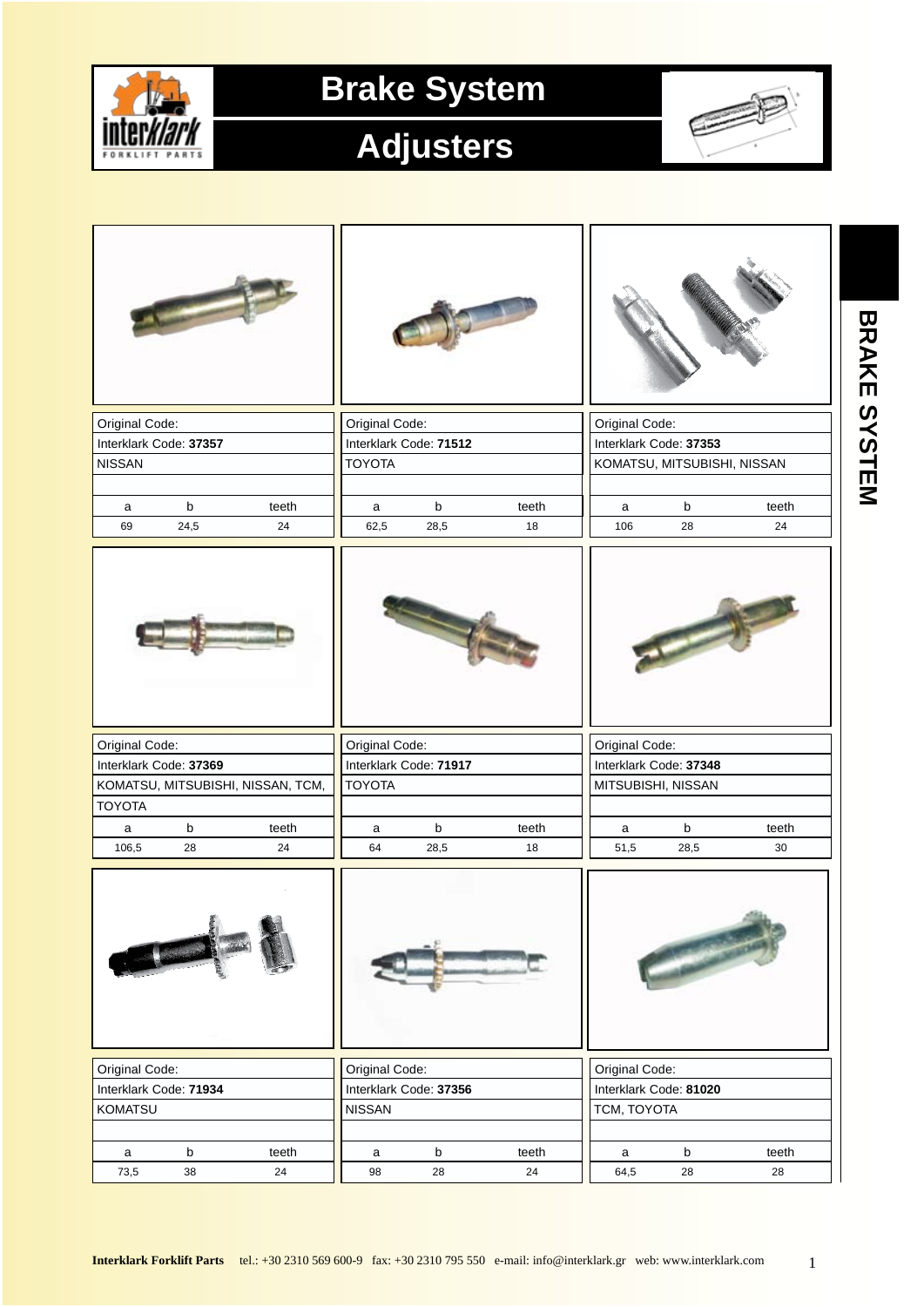

# **Adjuster Levers**

| Original Code:                          | Original Code:                              | Original Code:                                             |
|-----------------------------------------|---------------------------------------------|------------------------------------------------------------|
| Interklark Code: 37343<br><b>TOYOTA</b> | Interklark Code: 36748<br><b>MITSUBISHI</b> | Interklark Code: 37352<br><b>MITSUBISHI</b>                |
|                                         |                                             |                                                            |
|                                         |                                             |                                                            |
|                                         |                                             |                                                            |
| Original Code:                          | Original Code:                              | Original Code:                                             |
| Interklark Code: 71619<br><b>TOYOTA</b> | Interklark Code: 36771<br><b>MITSUBISHI</b> | Interklark Code: 71621<br>KOMATSU, MITSUBISHI, NISSAN, TCM |
|                                         |                                             |                                                            |
| 1                                       | $\widehat{\Phi}$                            | $PAT_2$                                                    |
| Original Code:                          | Original Code:                              | Original Code:                                             |
| Interklark Code: 71635<br><b>NISSAN</b> | Interklark Code: 71636<br><b>NISSAN</b>     | Interklark Code: 37342<br><b>TOYOTA</b>                    |
|                                         |                                             |                                                            |
|                                         |                                             |                                                            |

BRAKE SYSTEM **BRAKE SYSTEM**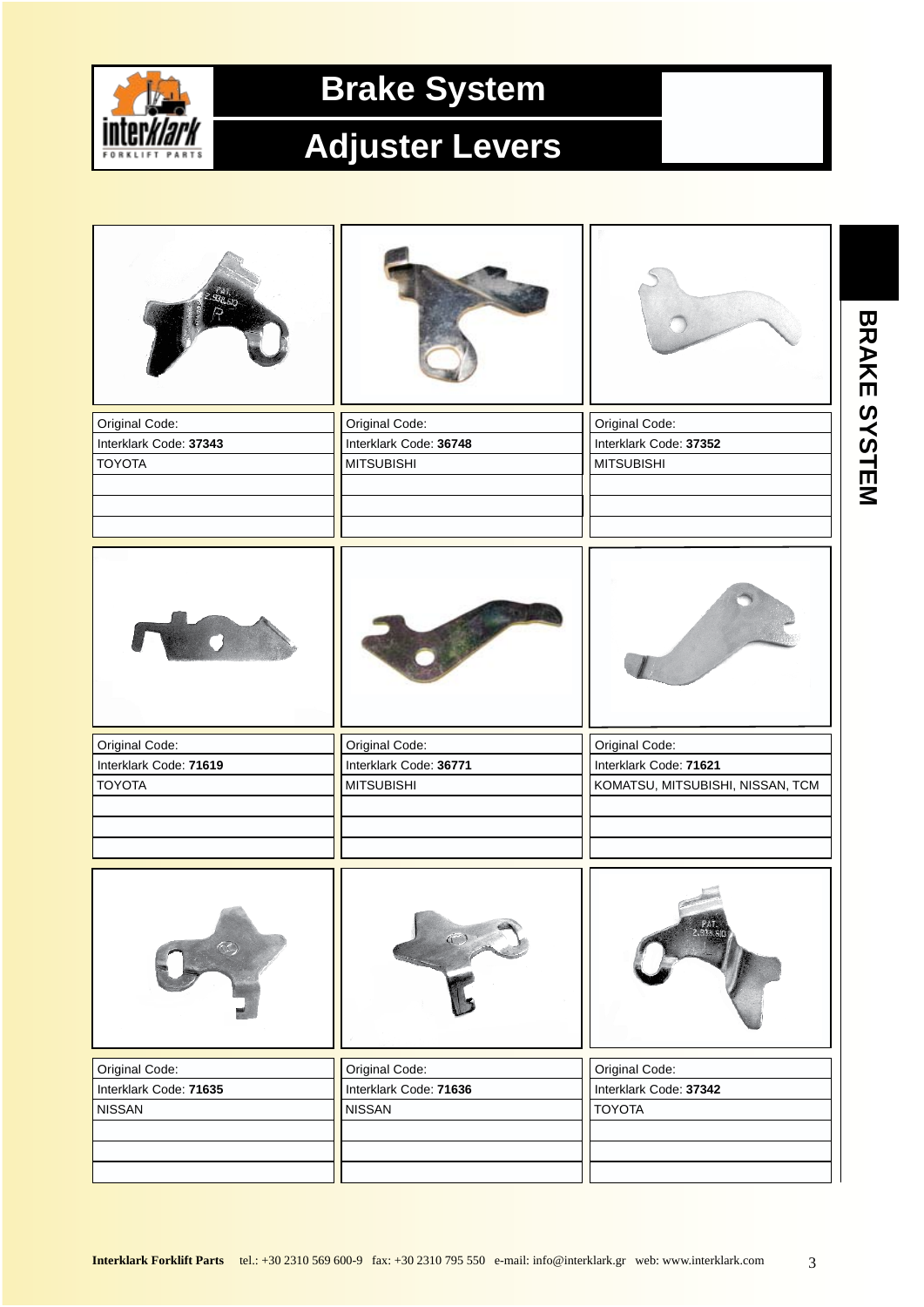

#### **Brake Shoes**



**BRAKE SYSTEM**

BRAKE SYSTEM

| Original Code: |                        |       |        | Original Code: |                        |       |        | Original Code: |                        |       |        |
|----------------|------------------------|-------|--------|----------------|------------------------|-------|--------|----------------|------------------------|-------|--------|
|                | Interklark Code: 71750 |       |        |                | Interklark Code: 71751 |       |        |                | Interklark Code: 36603 |       |        |
| <b>TCM</b>     |                        |       |        | <b>TCM</b>     |                        |       |        | <b>TCM</b>     |                        |       |        |
|                |                        |       |        |                |                        |       |        |                |                        |       |        |
| a              | $\mathsf b$            | width | radius | a              | b                      | width | radius | a              | $\mathsf b$            | width | radius |
| 297            | 129                    | 60    | 159    | 297            | 129                    | 60    | 159    | 290            | 135                    | 77    |        |
|                |                        |       |        |                |                        |       |        |                |                        |       |        |
| Original Code: |                        |       |        | Original Code: |                        |       |        | Original Code: |                        |       |        |
|                | Interklark Code: 81063 |       |        |                | Interklark Code: 81064 |       |        |                | Interklark Code: 37387 |       |        |
| <b>TOYOTA</b>  |                        |       |        | <b>TOYOTA</b>  |                        |       |        | <b>CLARK</b>   |                        |       |        |
|                |                        |       |        |                |                        |       |        |                |                        |       |        |
| a              | b                      | width | radius | a              | b                      | width | radius | a              | b                      | width | radius |
| 280            | 108                    | 60    | 160    | 280            | 108                    | 60    | 160    | 252            | 88                     | 55    | 153    |
|                |                        |       |        |                |                        |       |        |                |                        |       |        |
| Original Code: |                        |       |        | Original Code: |                        |       |        | Original Code: |                        |       |        |
|                | Interklark Code: 37378 |       |        |                | Interklark Code: 37372 |       |        |                | Interklark Code: 37334 |       |        |
| <b>HYSTER</b>  |                        |       |        | <b>HYSTER</b>  |                        |       |        | <b>NISSAN</b>  |                        |       |        |
|                |                        |       |        |                |                        |       |        |                |                        |       |        |
| $\mathsf{a}$   | b                      | width | radius | a              | $\sf b$                | width | radius | a              | b                      | width | radius |
| 214            | 95                     | 52    |        | 220            | 82                     | 59    |        | 297            | 107                    | 60    | 157    |

5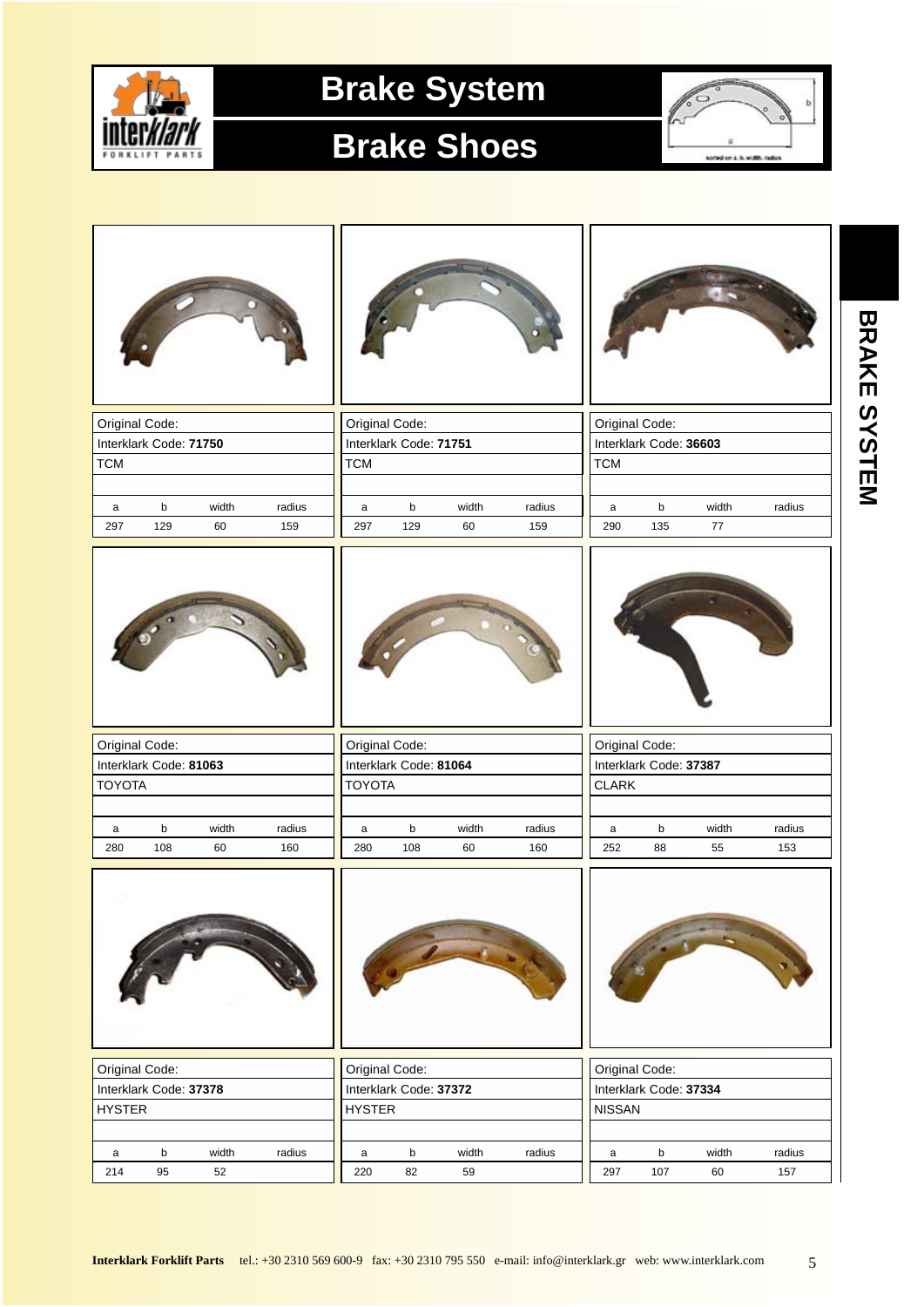

#### **Brake Shoes**



| Original Code: |                        |             |               | Original Code: |                        |             |                                  | Original Code: |                        |             |               |
|----------------|------------------------|-------------|---------------|----------------|------------------------|-------------|----------------------------------|----------------|------------------------|-------------|---------------|
|                | Interklark Code: 37355 |             |               |                | Interklark Code: 71804 |             |                                  |                | Interklark Code: 37177 |             |               |
|                |                        |             |               |                |                        |             | KOMATSU, MITSUBISHI, NISSAN, TCM | <b>TOYOTA</b>  |                        |             |               |
|                |                        |             |               | <b>TOYOTA</b>  |                        |             |                                  |                |                        |             |               |
| a              | b                      | width       | radius        | $\mathsf{a}$   | $\mathsf b$            | width       | radius                           | a              | b                      | width       | radius        |
| 236            | 102                    | 50          | 127,5         | 240            | 105                    | 50          | 50                               | 290            | 130                    | 62          |               |
|                |                        |             |               |                |                        |             |                                  |                |                        |             |               |
| Original Code: |                        |             |               | Original Code: |                        |             |                                  | Original Code: |                        |             |               |
|                | Interklark Code: 36468 |             |               |                | Interklark Code: 36467 |             |                                  |                | Interklark Code: 36466 |             |               |
|                | MITSUBISHI, NISSAN     |             |               |                | MITSUBISHI, NISSAN     |             |                                  |                | MITSUBISHI, NISSAN     |             |               |
|                |                        |             |               |                |                        |             |                                  |                |                        |             |               |
| a<br>297       | b<br>129               | width<br>60 | radius<br>159 | a<br>297       | b<br>129               | width<br>60 | radius<br>159                    | a<br>297       | $\mathsf b$<br>129     | width<br>60 | radius<br>159 |
|                |                        |             |               |                |                        |             |                                  |                |                        |             |               |
|                |                        |             |               |                |                        |             |                                  |                |                        |             |               |
| Original Code: |                        |             |               | Original Code: |                        |             |                                  | Original Code: |                        |             |               |
|                | Interklark Code: 71753 |             |               |                | Interklark Code: 37339 |             |                                  |                | Interklark Code: 71772 |             |               |
| <b>KOMATSU</b> |                        |             |               |                | KOMATSU, MITSUBISHI    |             |                                  | TCM, TOYOTA    |                        |             |               |
|                |                        |             |               |                |                        |             |                                  |                |                        |             |               |
| a              | b                      | width       | radius        | a              | $\mathsf b$            | width       | radius                           | $\mathsf{a}$   | $\mathsf b$            | width       | radius        |
| 288            | 125                    | 60          | 154,5         | 287            | 132                    | 62          |                                  | 290            | 126                    | 60          | 153           |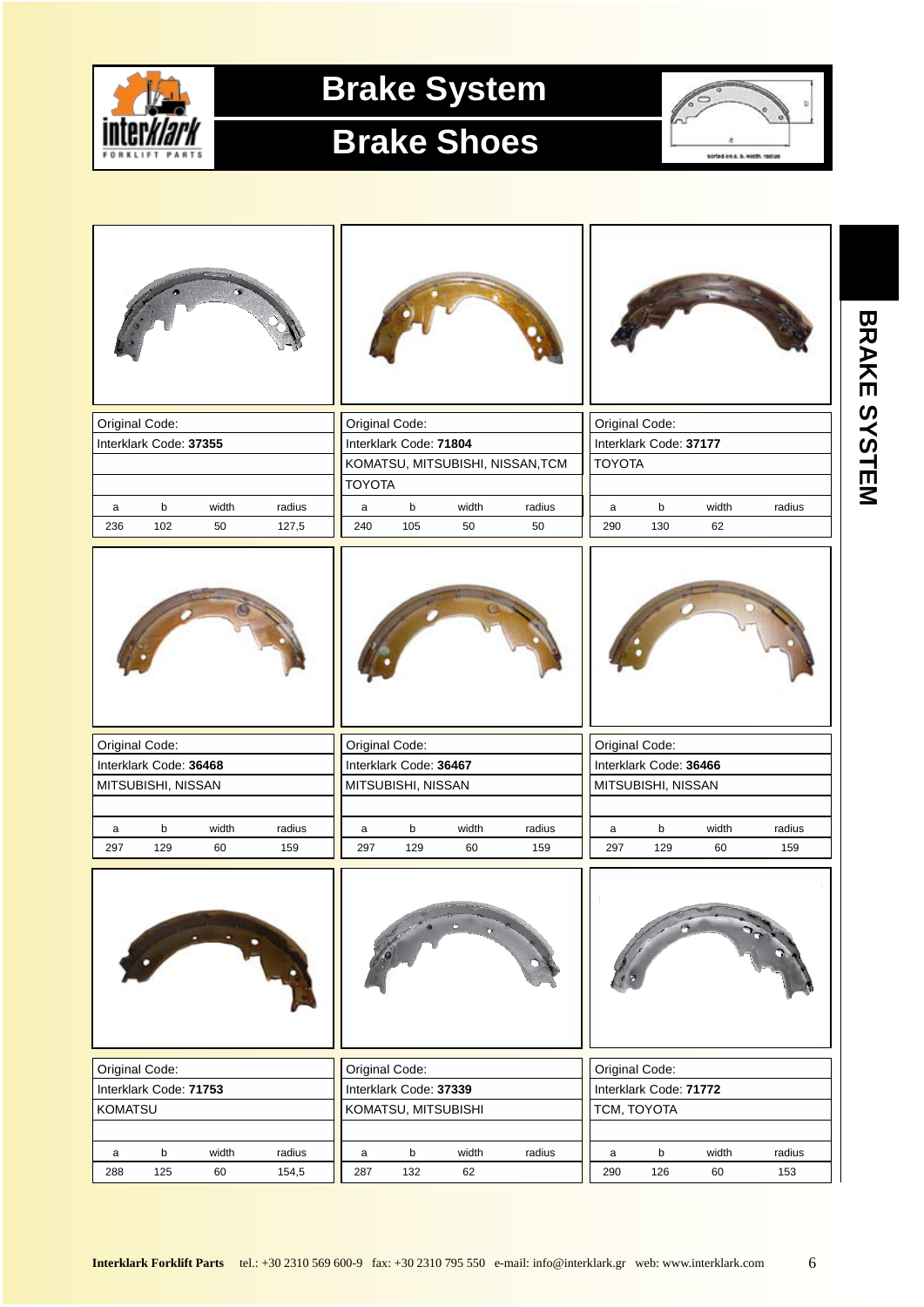

#### **Master Cylinders**



| Original Code:                                            | Original Code:                                            | Original Code:                                             |  |  |  |  |
|-----------------------------------------------------------|-----------------------------------------------------------|------------------------------------------------------------|--|--|--|--|
| Interklark Code: 36601                                    | Interklark Code: 81053                                    | Interklark Code: 36702                                     |  |  |  |  |
| <b>TCM</b>                                                | CATERPILLAR, MITSUBISHI                                   | <b>KOMATSU</b>                                             |  |  |  |  |
|                                                           |                                                           |                                                            |  |  |  |  |
| thread inlet/outlet note<br>b<br>$\mathbf c$<br>bore<br>a | thread inlet/outlet note<br>b<br>$\mathbf c$<br>bore<br>a | thread inlet/outlet note<br>b<br>$\mathbf{C}$<br>bore<br>a |  |  |  |  |
| 136 60 36<br>3/4inch                                      | 138 60<br>38<br>2 x (MF10x1,0)<br>3/4inch                 | 158 60 35<br>3/4inch<br>2 x (MF10x1,0)                     |  |  |  |  |
|                                                           |                                                           |                                                            |  |  |  |  |
| Original Code:                                            | Original Code:                                            | Original Code:                                             |  |  |  |  |
| Interklark Code: 36739                                    | Interklark Code: 71799                                    | Interklark Code: 37030                                     |  |  |  |  |
| <b>NISSAN</b>                                             | KOMATSU, TOYOTA                                           | KOMATSU, TOYOTA                                            |  |  |  |  |
|                                                           |                                                           |                                                            |  |  |  |  |
| thread inlet/outlet note<br>bore<br>b<br>$\mathbf c$<br>a | b<br>thread inlet/outlet note<br>a<br>$\mathbf c$<br>bore | b c<br>thread inlet/outlet note<br>a<br>bore               |  |  |  |  |
| 146 80 38<br>2 x (MF10x1,0)<br>15/16inch                  | 138 65 44<br>MF16x1,50 / MF10x1,0<br>1inch                | 138 65 34 MF16x1,5 / MF10x1,0<br>$11/8$ inch               |  |  |  |  |
|                                                           | $\sim$                                                    |                                                            |  |  |  |  |
| Original Code:                                            | Original Code:                                            | Original Code:                                             |  |  |  |  |
| Interklark Code: 37034                                    | Interklark Code: 37051                                    | Interklark Code: 37113                                     |  |  |  |  |
| <b>TOYOTA</b>                                             | <b>TOYOTA</b>                                             | HYSTER, TCM, YALE                                          |  |  |  |  |
|                                                           |                                                           |                                                            |  |  |  |  |
| thread inlet/outlet note<br>b<br>$\mathbf c$<br>bore<br>a | thread inlet/outlet note<br>b<br>bore<br>$\mathbf c$<br>a | b<br>thread inlet/outlet note<br>$\mathbf c$<br>bore<br>a  |  |  |  |  |
| 178 60 30<br>MF10x1,0<br>3/4inch                          | 178 60 30<br>MF10x1,0<br>3/4inch                          | 137 60 36<br>MF10x1,0<br>3/4inch                           |  |  |  |  |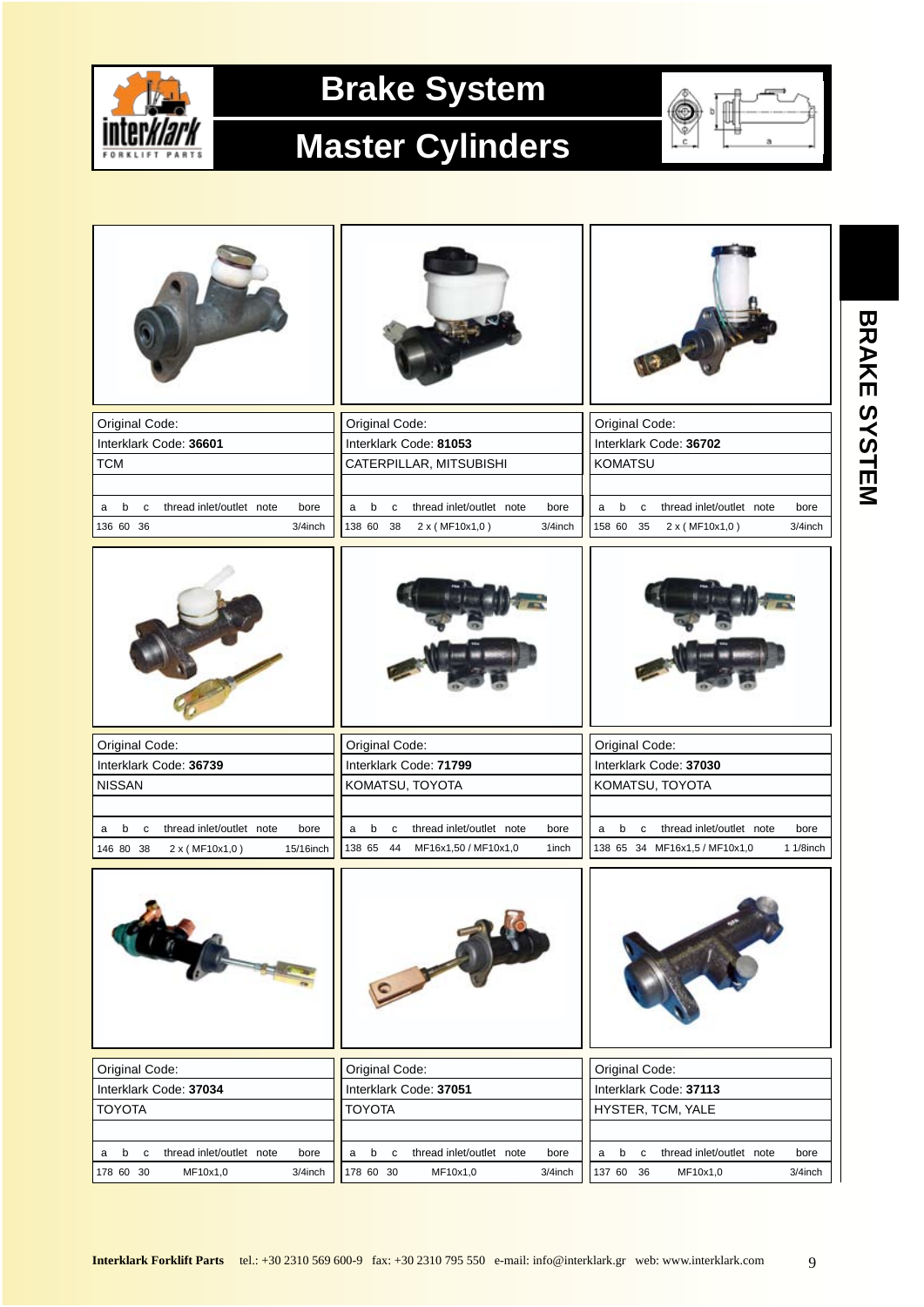

#### **Master Cylinders**



**BRAKE SYSTEM**

BRAKE SYSTEM

| Original Code:                                            | Original Code:                                             | Original Code:                                             |  |  |  |  |
|-----------------------------------------------------------|------------------------------------------------------------|------------------------------------------------------------|--|--|--|--|
| Interklark Code: 37114                                    | Interklark Code: 37115                                     | Interklark Code: 37116                                     |  |  |  |  |
| CATERPILLAR, FENWICK, JUNG,                               | CATERPILLAR, NISSAN, YALE                                  | CLARK, HYSTER, WAGNER, YALE                                |  |  |  |  |
| HYSTER, YALE                                              |                                                            |                                                            |  |  |  |  |
| c thread inlet/outlet note<br>b<br>bore<br>a              | thread inlet/outlet note<br>b<br>$\mathtt{C}$<br>bore<br>a | thread inlet/outlet note<br>b<br>$\mathbf{C}$<br>bore<br>a |  |  |  |  |
| 161 60,5 38<br>$1/2$ NF<br>1inch                          | 152 98 37<br>2 x (MF10x1,0)<br>1inch                       | 160 87 38<br>$1/2$ NF<br>1inch                             |  |  |  |  |
|                                                           |                                                            |                                                            |  |  |  |  |
| Original Code:                                            | Original Code:                                             | Original Code:                                             |  |  |  |  |
| Interklark Code: 37146                                    | Interklark Code: 71778                                     | Interklark Code: 37329                                     |  |  |  |  |
| CATERPILLAR                                               | <b>TOYOTA</b>                                              | TCM, YALE                                                  |  |  |  |  |
|                                                           |                                                            |                                                            |  |  |  |  |
| thread inlet/outlet note<br>b<br>$\mathbf c$<br>bore<br>a | thread inlet/outlet note<br>bore<br>b<br>$\mathbf c$<br>a  | b c<br>thread inlet/outlet note<br>a<br>bore               |  |  |  |  |
| 160 87 38<br>1/2NF<br>1inch                               | 140 43 44<br>3/4inch                                       | 162 55 34<br>MF10x1,0<br>1inch                             |  |  |  |  |
|                                                           |                                                            |                                                            |  |  |  |  |
| Original Code:                                            | Original Code:                                             | Original Code:                                             |  |  |  |  |
| Interklark Code: 37330                                    | Interklark Code: 37332                                     | Interklark Code: 37341                                     |  |  |  |  |
| <b>TCM</b>                                                | <b>KOMATSU</b>                                             | <b>TOYOTA</b>                                              |  |  |  |  |
|                                                           |                                                            |                                                            |  |  |  |  |
| thread inlet/outlet note<br>b<br>$\mathbf c$<br>bore<br>a | b<br>thread inlet/outlet note<br>$\mathbf{C}$<br>bore<br>a | b<br>thread inlet/outlet note<br>${\bf c}$<br>bore<br>a    |  |  |  |  |
| 151 60 35<br>MF10x1,0<br>3/4inch                          | 161 60,5 35<br>2 x (MF10x1,0)<br>3/4inch                   | 178 60 30<br>MF10x1,0<br>3/4inch                           |  |  |  |  |

10 **Interklark Forklift Parts** tel.: +30 2310 569 600-9 fax: +30 2310 795 550 e-mail: info@interklark.gr web: www.interklark.com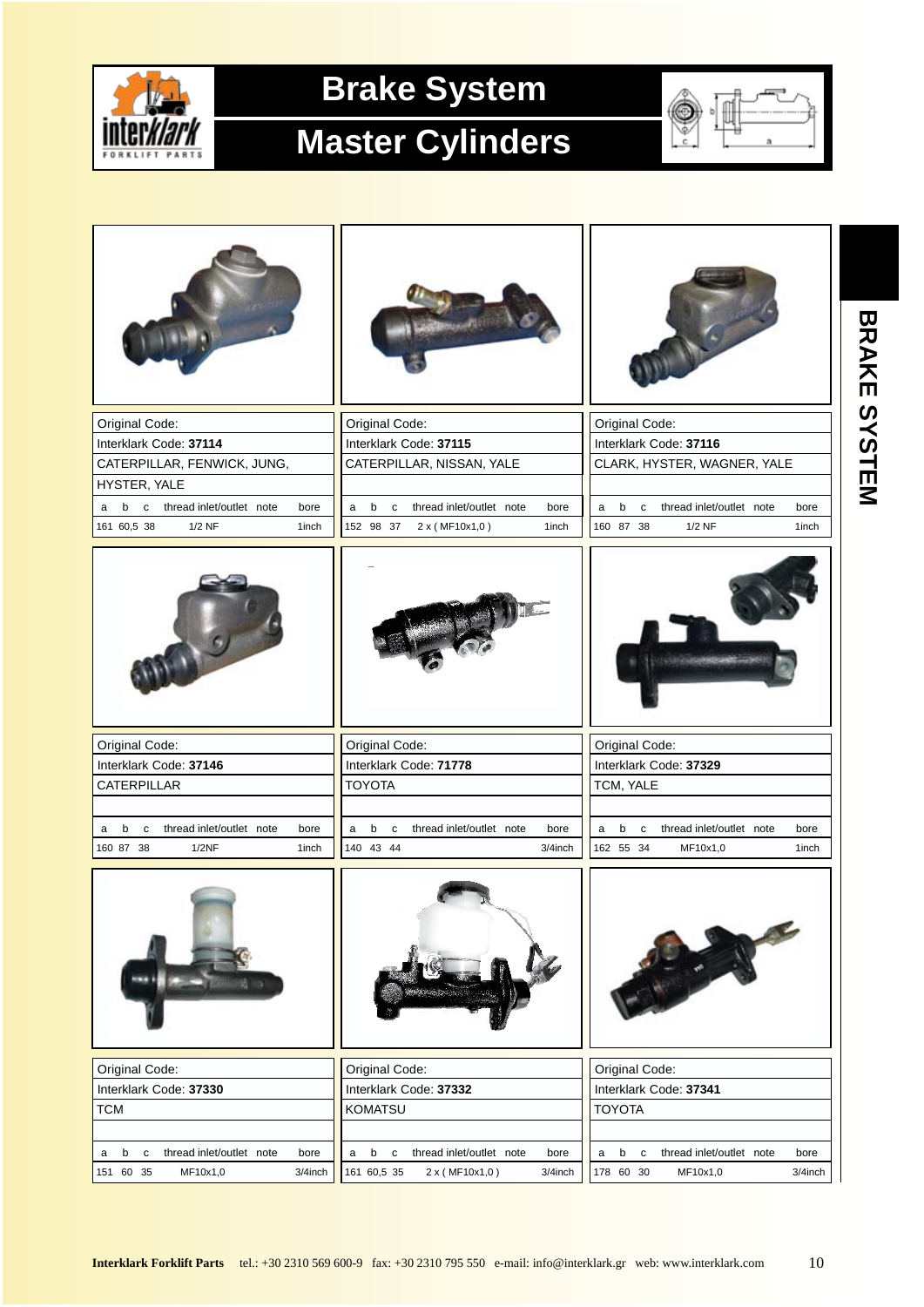

# **Springs**

 $\frac{1}{2}$ C

a

| Original Code:                                                |         | Original Code:                                            |             | Original Code:                                            |             |
|---------------------------------------------------------------|---------|-----------------------------------------------------------|-------------|-----------------------------------------------------------|-------------|
| Interklark Code: 71637                                        |         | Interklark Code: 71618                                    |             | Interklark Code: 37347                                    |             |
| <b>NISSAN</b>                                                 |         | TCM, TOYOTA                                               |             | KOMATSU, MITSUBISHI, TOYOTA                               |             |
| a                                                             | $\sf b$ | a                                                         | $\mathsf b$ | a                                                         | $\mathsf b$ |
| 87                                                            | 19      | 120                                                       | 17          | 120                                                       | 15          |
| Original Code:<br>Interklark Code: 37351<br><b>MITSUBISHI</b> |         | Original Code:<br>Interklark Code: 37345<br><b>TOYOTA</b> |             | Original Code:<br>Interklark Code: 37385<br><b>NISSAN</b> |             |
|                                                               |         |                                                           |             |                                                           |             |
| a                                                             | $\sf b$ | a                                                         | $\mathsf b$ | a                                                         | $\mathsf b$ |
| 100                                                           | 13      | 97                                                        | 15          | 143                                                       | 19          |
|                                                               | ,,,,,,, |                                                           |             |                                                           |             |
| Original Code:                                                |         | Original Code:                                            |             | Original Code:                                            |             |
| Interklark Code: 37386                                        |         | Interklark Code: 37346                                    |             | Interklark Code: 71616                                    |             |
| <b>NISSAN</b>                                                 |         | <b>TOYOTA</b>                                             |             | <b>TOYOTA</b>                                             |             |
| a                                                             | $\sf b$ | a                                                         | $\mathsf b$ | a                                                         | $\mathsf b$ |
| 138                                                           | 20      | 20                                                        | 22          | 50                                                        | 26          |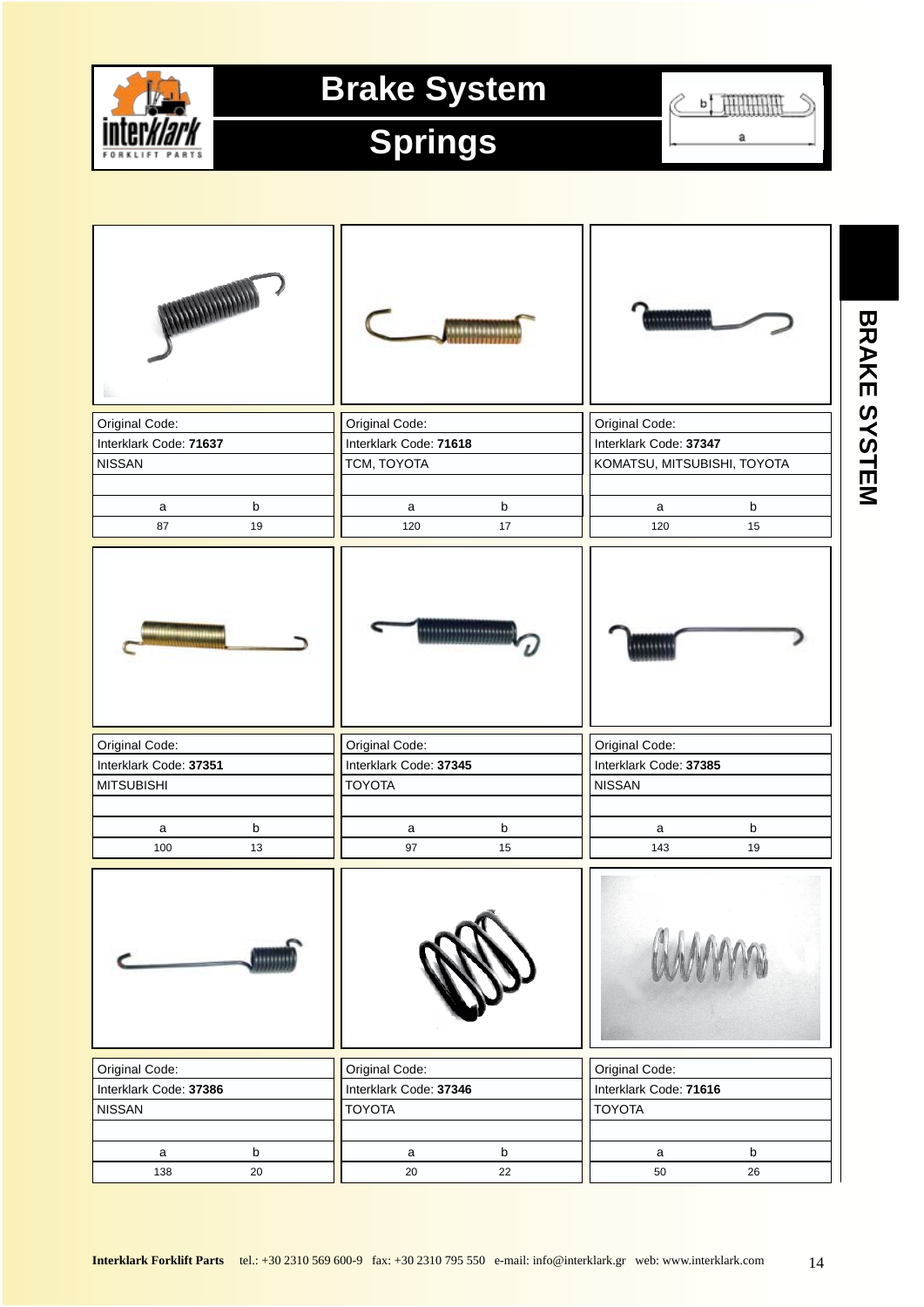

#### **Wheel Cylinders**



| Original Code:                                                                                                 | Original Code:<br>Original Code:                                                                                                                                            |                                  |  |  |  |  |
|----------------------------------------------------------------------------------------------------------------|-----------------------------------------------------------------------------------------------------------------------------------------------------------------------------|----------------------------------|--|--|--|--|
| Interklark Code: 37320                                                                                         | Interklark Code: 37321<br>Interklark Code: 37322                                                                                                                            |                                  |  |  |  |  |
| TCM, NISSAN, TOYOTA                                                                                            | <b>TCM</b><br>KOMATSU, MITSUBISHI, TCM                                                                                                                                      |                                  |  |  |  |  |
|                                                                                                                |                                                                                                                                                                             |                                  |  |  |  |  |
| $\mathsf b$<br>bore<br>$\mathbf{C}$<br>e<br>g<br>a<br>MF10x1,25<br>38<br>45<br>M <sub>6</sub><br>72<br>3/4inch | b<br>$\mathbf{C}$<br>bore<br>b<br>$\mathbf{C}$<br>${\bf e}$<br>g<br>${\bf e}$<br>a<br>a<br>34<br>M8<br>38<br>M <sub>6</sub><br>MF10x1,25<br>44<br>72<br>45<br>3/4inch<br>78 | bore<br>g<br>MF10x1<br>1 1/4inch |  |  |  |  |
|                                                                                                                |                                                                                                                                                                             |                                  |  |  |  |  |
| Original Code:                                                                                                 | Original Code:<br>Original Code:                                                                                                                                            |                                  |  |  |  |  |
| Interklark Code: 37323                                                                                         | Interklark Code: 71470                                                                                                                                                      | Interklark Code: 37324           |  |  |  |  |
| <b>TCM</b>                                                                                                     | YALE, HYSTER, KALMAR<br>YALE, HYSTER, KALMAR, STILL                                                                                                                         |                                  |  |  |  |  |
| b<br>bore<br>с<br>e<br>g<br>a                                                                                  | b<br>bore<br>b<br>$\mathbf{C}$<br>a<br>с<br>e<br>g<br>a<br>e                                                                                                                | bore<br>$\mathsf g$              |  |  |  |  |
| 44<br>MF10x1<br>1 1/4inch<br>34<br>M8<br>78                                                                    | 30<br>MF10x1<br>30<br>70<br>34<br>M8<br>7/8inch<br>70<br>34<br>M <sub>8</sub>                                                                                               | <b>MF10x1</b><br>7/8inch         |  |  |  |  |
|                                                                                                                |                                                                                                                                                                             |                                  |  |  |  |  |
| Original Code:                                                                                                 | Original Code:<br>Original Code:                                                                                                                                            |                                  |  |  |  |  |
| Interklark Code: 37325                                                                                         | Interklark Code: 37326<br>Interklark Code: 37327                                                                                                                            |                                  |  |  |  |  |
|                                                                                                                | <b>KOMATSU</b><br><b>TOYOTA</b>                                                                                                                                             |                                  |  |  |  |  |
| <b>TOYOTA</b>                                                                                                  |                                                                                                                                                                             |                                  |  |  |  |  |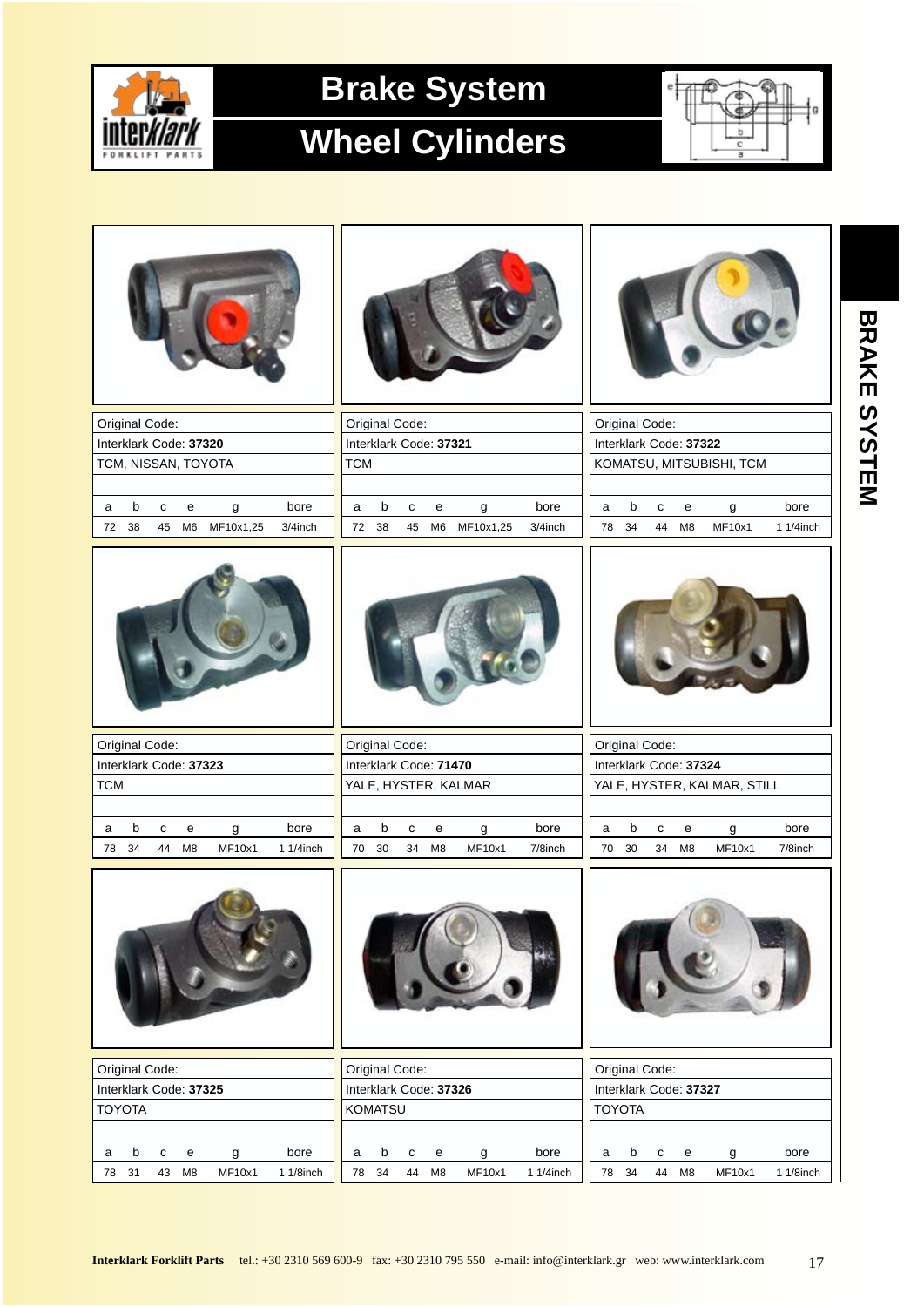

# **Wheel Cylinders**



|     | Original Code:    |                        |   |           | Original Code:                           |                              |    |                             |             |                        |                   | Original Code:       |                        |   |             |
|-----|-------------------|------------------------|---|-----------|------------------------------------------|------------------------------|----|-----------------------------|-------------|------------------------|-------------------|----------------------|------------------------|---|-------------|
|     |                   | Interklark Code: 71695 |   |           | Interklark Code: 71696                   |                              |    |                             |             |                        |                   |                      | Interklark Code: 71697 |   |             |
|     |                   | NISSAN, TOYOTA         |   |           | NISSAN, TOYOTA                           |                              |    |                             |             |                        | <b>MITSUBISHI</b> |                      |                        |   |             |
|     |                   |                        |   |           |                                          |                              |    |                             |             |                        |                   |                      |                        |   |             |
| a   | b                 | $\mathbf C$<br>е       | g | bore      | $\mathsf b$<br>a                         | $\mathbf{C}$                 | e  | g                           | bore        | a                      | $\mathbf b$       | $\mathbf{C}$         | e                      | g | bore        |
| 130 | 36                | 64                     |   | 1 1/4inch | 36<br>130                                | 64                           |    |                             | 1 1/4inch   | 85                     | 34                | 46                   |                        |   | $13/8$ inch |
|     |                   |                        |   |           |                                          |                              |    |                             |             |                        |                   |                      |                        |   |             |
|     | Original Code:    |                        |   |           | Original Code:                           |                              |    |                             |             |                        |                   | Original Code:       |                        |   |             |
|     |                   | Interklark Code: 71698 |   |           | Interklark Code: 71720                   |                              |    |                             |             | Interklark Code: 71721 |                   |                      |                        |   |             |
|     | <b>MITSUBISHI</b> |                        |   |           |                                          | KOMATSU, TOYOTA, TCM, NISSAN |    |                             |             |                        |                   | KOMATSU, TCM, TOYOTA |                        |   |             |
|     |                   |                        |   |           |                                          |                              |    |                             |             |                        |                   |                      |                        |   |             |
|     |                   |                        |   |           |                                          |                              |    |                             |             |                        |                   |                      |                        |   |             |
| a   | b                 | $\mathbf{C}$<br>e      | g | bore      | b<br>a                                   | $\mathbf{C}$                 | e  | $\mathsf g$                 | bore        | a                      | b                 | $\mathbf{C}$         | e                      | g | bore        |
| 91  | 34                | 46                     |   | 1 3/8inch | 29<br>78                                 | 44                           | M8 | MF10x1                      | $11/8$ inch | 84                     | 30                | 44                   |                        |   | 1 1/8inch   |
|     |                   |                        |   |           |                                          |                              |    |                             |             |                        |                   |                      |                        |   |             |
|     |                   |                        |   |           |                                          |                              |    |                             |             |                        |                   |                      |                        |   |             |
|     | Original Code:    | Interklark Code: 71733 |   |           | Original Code:<br>Interklark Code: 71736 |                              |    |                             |             |                        |                   | Original Code:       | Interklark Code: 71741 |   |             |
|     |                   | KOMATSU, TCM, TOYOTA   |   |           |                                          |                              |    | HYSTER, KOMATSU, MITSUBISHI |             |                        |                   |                      | KOMATSU, TCM, TOYOTA   |   |             |
|     |                   |                        |   |           | NISSAN, TOYOTA, YALE                     |                              |    |                             |             |                        |                   |                      |                        |   |             |

BRAKE SYSTEM **BRAKE SYSTEM**